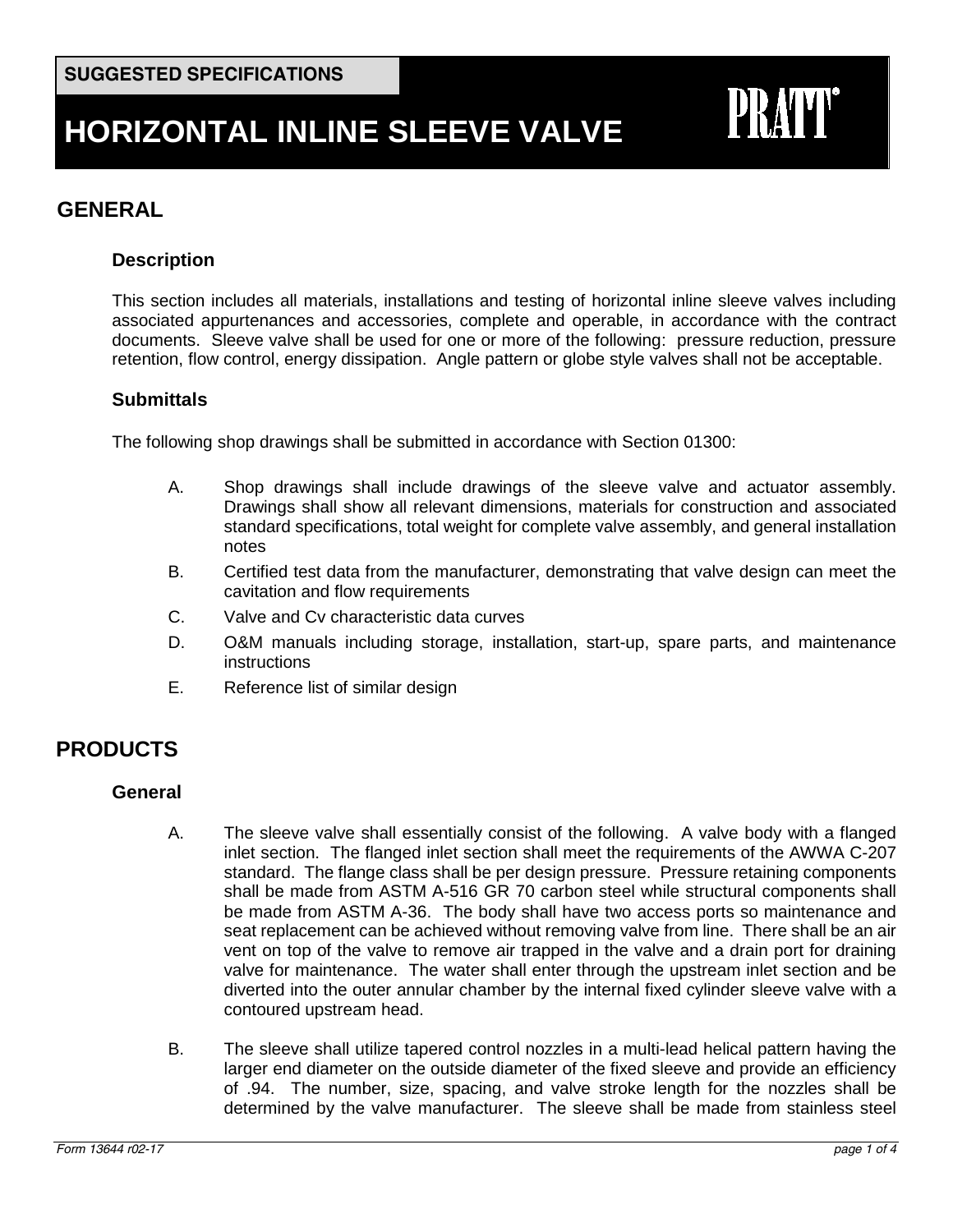ASTM A-240 Type 304, if rolled plate, or ASTM A-351 GR CF8 if cast. Flow shall be controlled by means of a cylindrical gate.

**PRATT®** 

- C. The sliding cylinder gate shall be used to control flow rate and pressure. The gate, in its fully closed position, shall provide shutoff with its upstream edge making contact on a resilient seat seal retained at the upstream end of the fixed sleeve. On the downstream side, the gate shall contain a synthetic rubber seal to protect against leakage. In the fully open position, the gate shall be completely retracted in the downstream direction to release the water through the valve's internal fixed sleeve nozzles. The gate tube shall be from stainless steel ASTM-240 Type 304 if rolled plate, or ASTM A-351 GR CF8 if cast. All components in contact with sleeve shall be made from ASTM A-240 S21800 (Nitronic 60) to ensure that gate and sleeve are free from galling. All other gate components shall be made from ASTM A-240 Type 304. The advancement and retraction of the gate shall be driven by an actuator coupled to an appropriate drive train system. The actuator and drive train system shall be designed such that the gate can be held at any intermediate position to provide superior flow control. The sleeve shall be bolted into an exit spool.
- D. The drive train system shall utilize twin drive shafts located  $180^{\circ}$  apart and made from ASTM A-276 Type 304 or Bronze ASTM B-148-97 UNC95400 or similar materials. The drive shafts shall transmit the force necessary to advance and retract the gate. The drive shaft and mating advance coupling must be made of different materials to provide smooth operation and prevent galling. Both drive shafts shall be linked to a single motor actuator. The housing and gearing for the drive shafts shall be located on the outside of the valve and be bolted to the exit spool.
- E. The valves exit spool shall be used to reconnect to the downstream piping. If the sleeve diameter is smaller than the downstream pipeline size, than a flanged concentric pipe increaser shall be bolted to the exit spool to mate with the downstream line size. The exit spool shall be made from carbon steel ASTM A-516 GR 70.
- F. The upstream seat shall be of a synthetic rubber compound. The seat shall be retained by a seat retainer ring made from UHMW polyethylene. The seat retainer ring shall be held in place by retainers made from stainless steel ASTM A-240 Type 300. Where the line size permits, seats shall also be capable of being adjusted without removing the valve from the line. Manufacturer shall certify that the rubber seat is field adjustable and replaceable.
- G. All internal fasteners or fasteners in contact with water shall be stainless steel ASME A-193 (304) for bolts and ASME A-194 (304) for nuts. All other fasteners shall be alloy steel SAE GR 8.

# **Operators**

Operator shall be a modulating electric motor only to ensure proper valve flow control and throttling function. Refer to section 15180 for electric motor requirements. If specified operating time is in contradiction to section 15180, then this section shall prevail. Twin hydraulic or pneumatic cylinders shall not be acceptable.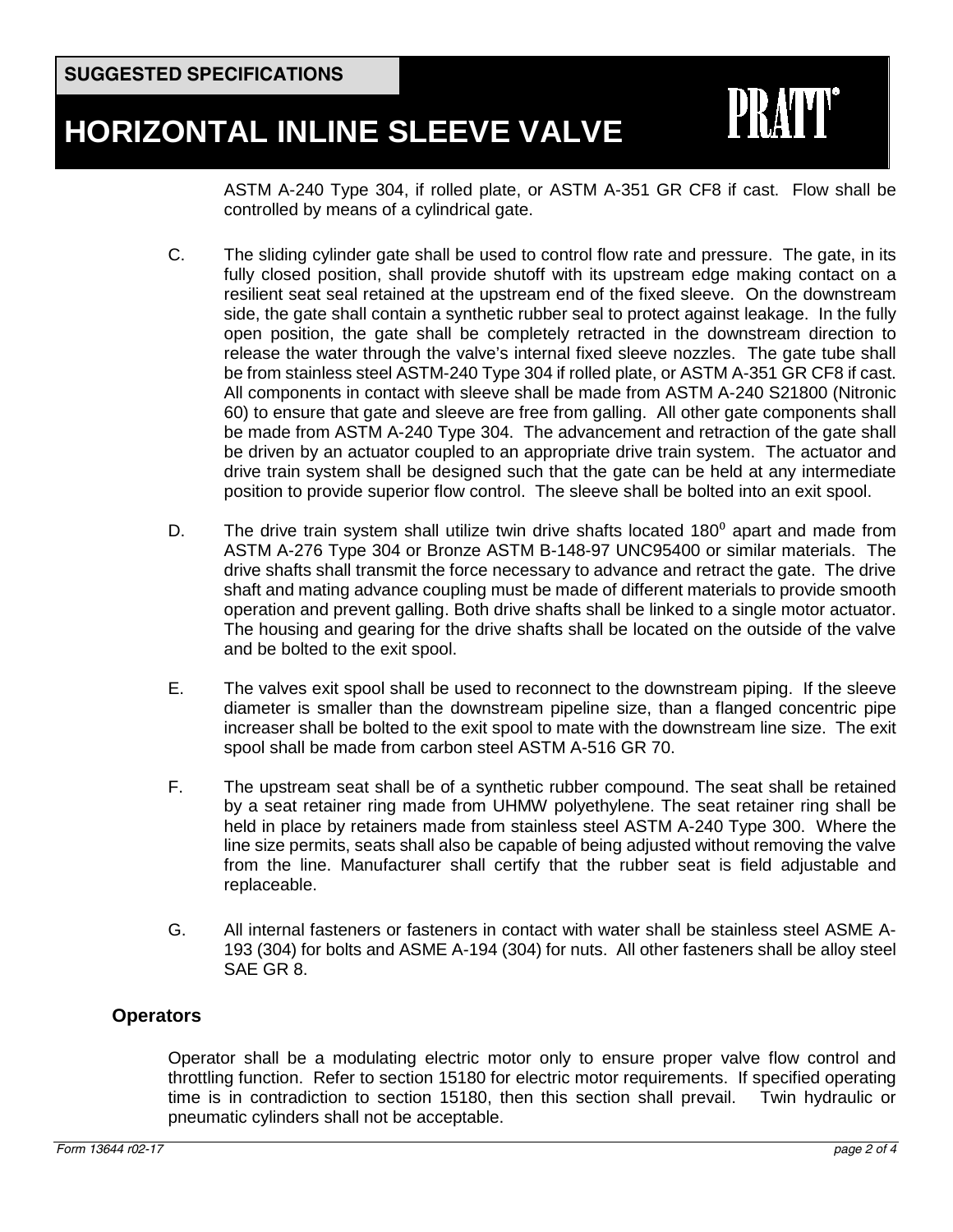# **Design Criteria**

- A. Line size (in):
- B. Flow rate (gpm):
- C. Maximum upstream pressure (psi):
- D. Minimum upstream pressure (psi):
- E. Maximum downstream pressure (psi):
- F. Minimum downstream pressure (psi):
- *G.* Flange Class AWWA C-207: *( D-150 psi, E-275 psi)*
- H. Operating time (sec):
- I. Motor Actuator Fail position: *(fail close, fail open, fail last position)*
- J. Service: *(raw water, potable water)*

## **Valve Testing**

- A. Hydrostatic Test Valve shall be hydrostatically tested for 15 minutes at 150 percent of the maximum operating pressure. No distortion or other defects of design or construction shall be evident during the test.
- B. Leakage Test Valve shall be tested for 15 minutes at maximum operating pressure and leakage shall not exceed 2 oz. per inch of nominal valve diameter per hour.
- C. Functional Test Fully assembled valve complete with operator shall be cycled a minimum of 3 times from open to closed to verify proper operation.

## **Lining and Coating**

A. All internal and external carbon steel surfaces of each valve, except bearing surfaces and bolt/screw holes, shall be shop coating with one or more coats of PPG Amercoat 370 or equal epoxy paint.

**PRATT®**